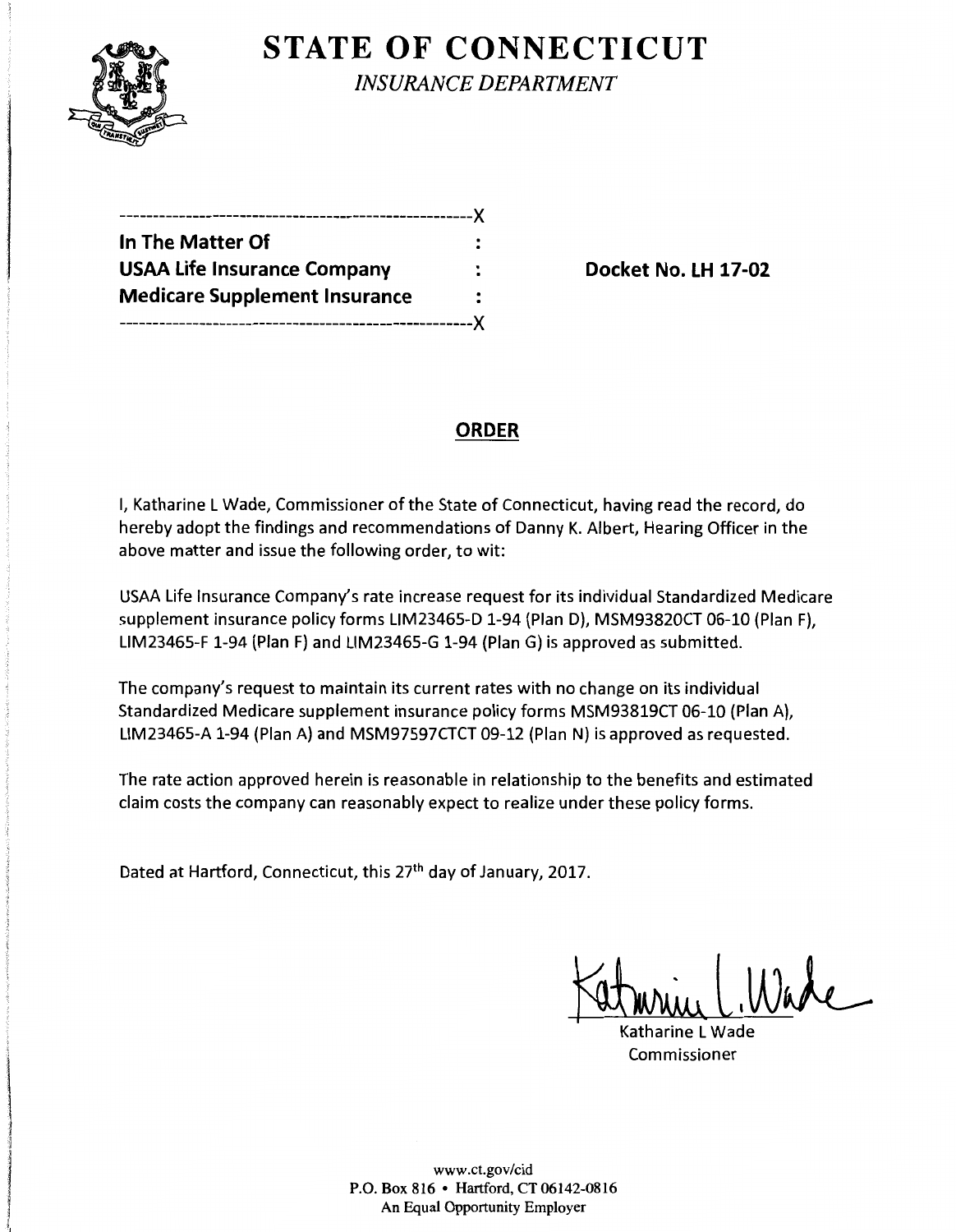

# **STATE OF CONNECTICUT**

*INSURANCE DEPARTMENT* 

| In The Matter Of                   |  |
|------------------------------------|--|
| <b>USAA Life Insurance Company</b> |  |
| Medicare Supplement Insurance      |  |
|                                    |  |

Docket No. LH 17-02

### PROPOSED FINAL DECISION

## 1. INTRODUCTION

The Insurance Commissioner of the State of Connecticut is empowered to review rates charged for individual and group Medicare supplement policies sold to any resident ofthis State who is eligible for Medicare. The source for this regulatory authority is contained in Chapter 700c and Section 38a-495a ofthe Connecticut General Statutes.

After due notice, a hearing was held at the Insurance Department in Hartford, CT on Thursday, January 19, 2017, to consider whether or not the rate increase requested by USAA Life Insurance Company on its Medicare supplement insurance business should be approved.

No members from the general public attended the hearing.

No company representatives from USAA Life Insurance Company attended the hearing.

The hearing was conducted in accordance with the requirements of Section 38a-474, Connecticut General Statutes, the Uniform Administrative Procedures Act, Chapter 54 of Section 38a-8-l et seq. ofthe Regulations ofConnecticut State Agencies.

A Medicare supplement policy is a private health insurance policy sold on an individual or group basis, which provides benefits that are additional to the benefits provided by Medicare. For many years Medicare supplement policies have been highly regulated under both state and federal law to protect the interests of persons eligible for Medicare who depend on these policies to provide additional coverage for the costs ofhealth care.

Effective December 1, 2005, Connecticut amended its program of standardized Medicare supplement policies in accordance with Section 38a-496a of the Connecticut General Statutes, and Sections 38a-495a-l through 38a-495a-21 ofthe Regulations of Connecticut Agencies. This program, which conforms to federal requirements, provides a "core" package of benefits known as Plan A. Insurers may also offer any one or more of eleven other plans (Plans B through N).

Effective January I, 2006, in accordance with Section 38a-495c ofthe Connecticut General Statutes (as amended by Public Act 05-20) premiums for all Medicare supplement policies in the state must use community rating. Rates for Plans A through N must be computed without regard to age, gender, previous claims history or the medical condition of any person covered by a Medicare supplement policy or certificate.

The statute provides that coverage under Plans A through N may not be denied on the basis of age, gender, previous claims history or the medical condition of any covered person. Insurers may exclude benefits for losses incurred within six months from the effective date of coverage based on a pre-existing condition.

Effective October 1, 1998, carriers that offer Plan B or Plan C must make these plans as well as Plan A, available to all persons eligible for Medicare by reason of disability.

> www.ct.gov/cid P.O. Box 816 • Hartford, CT 06142-0816 An Equal Opportunity Employer

1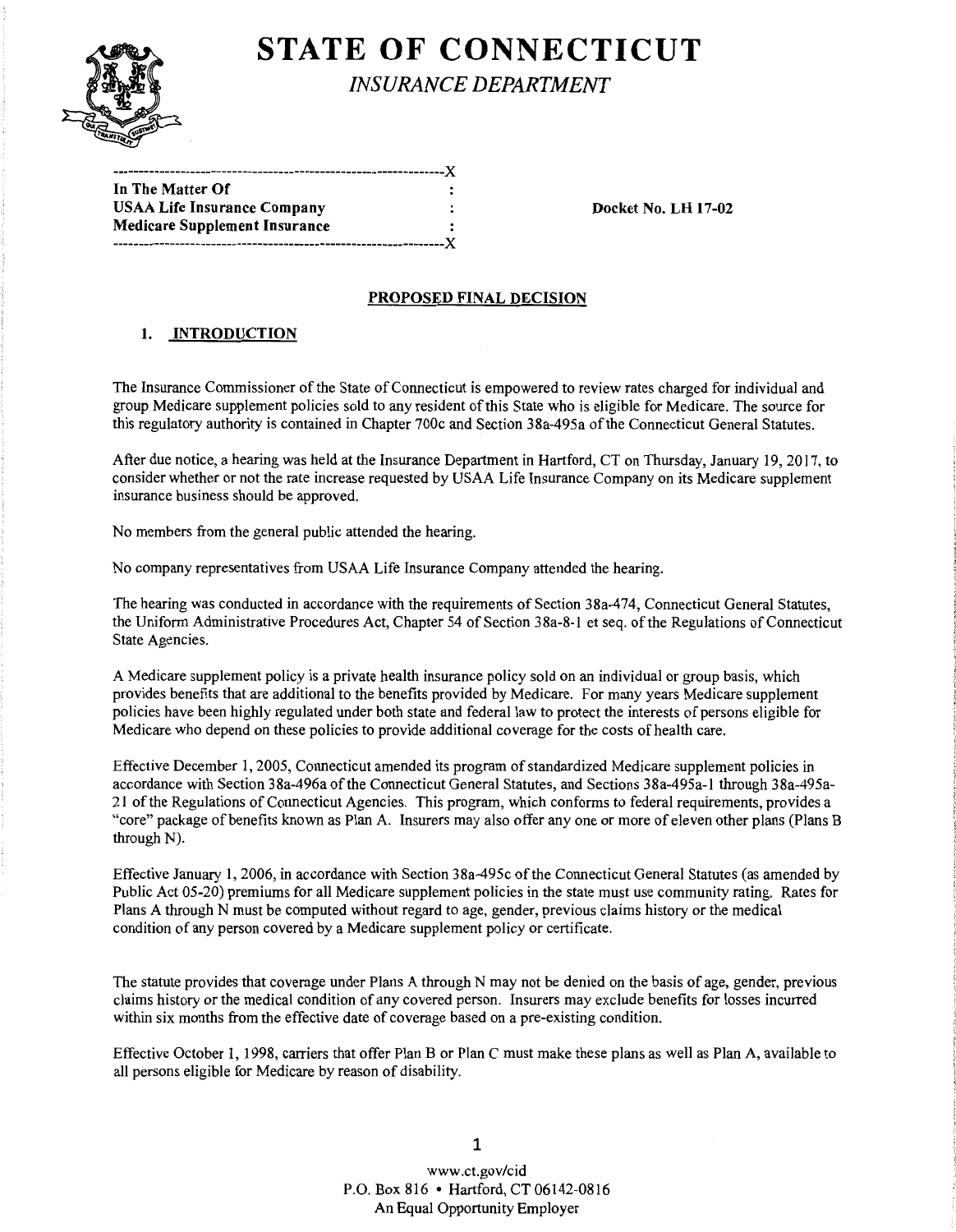Insurers must also make the necessary arrangements to receive notice of all claims paid by Medicare for their insureds so that supplement benefits can be computed and paid without requiring insureds to file claim forms for such benefits. This process of direct notice and automatic claims payment is commonly referred to as "piggybacking" or "crossover".

Sections 38a-495 and 38a-522 of the Connecticut General Statutes, and Section 38a-495a-10 of the Regulations of Connecticut Agencies, state that individual and group Medicare supplement policies must have anticipated loss ratios of 65% and 75%, respectively. Under Sections 38a-495-7 and 38a-495a-l 0 ofthe Regulations of Connecticut Agencies, filings for rate increases must demonstrate that actual and expected losses in relation to premiums meet these standards, and anticipated loss ratios for the entire future period for which the requested premiums are calculated to provide coverage must be expected to equal or exceed the appropriate loss ratio standard.

Section 38a-473 of the Connecticut General Statutes provides that no insurer may incorporate in its rates for Medicare supplement policies factors for expenses that exceed 150% of the average expense ratio for that insurer's entire written premium for all lines of health insurance for the previous calendar year.

#### II. **FINDINGOFFACT**

After reviewing the exhibits entered into the record of this proceeding, and utilizing the experience, technical competence and specialized knowledge ofthe Insurance Department, the undersigned makes the following findings of fact:

- 1. USAA Life Insurance Company has requested a 3.0% rate increase on its individual standardized Medicare supplement Plans D, F and G. The company has also requested that the rates remain unchanged for Plans A and N.
- 2. In-force policy counts as of  $9/30/16$ :

| <u>Plan</u> | Connecticut | Nationwide |
|-------------|-------------|------------|
| A           | 11          | 1,515      |
| D           | 72          | 3,891      |
| F           | 1,371       | 114,814    |
| G           | 184         | 3,319      |
| N           | 125         | 7,923      |
| Total       | 1,763       | 131,462    |

- 3. The last rate increase approved for Plan A was 15% effective 5/1/13, for Plan D was 8.5% effective 5/1/13, for Plan F was 3.4% effective 5/1/13 and for Plan G was 9.0% effective 5/1/13. Plan N has had no previous rate increases.
- I. Active policy forms are marketed using captive, salaried and licensed agents who interact with consumers primarily by telephone, mail or internet. The agents are dedicated salaried employees who do not receive any commissions. Plans D and G are no longer marketed.
- 5. The proposed rates are expected to satisfy the Connecticut statutory loss ratio of 65%, required of individual Medicare supplement forms.
- 6. USAA Life Insurance Company certified that their expense factors are in compliance with section 38a-473, C.G.S.
- 7. USAA Life Insurance Company has conformed to subsection (e) of section 38a-495c, C.G.S. regarding the automatic claims processing requirement.